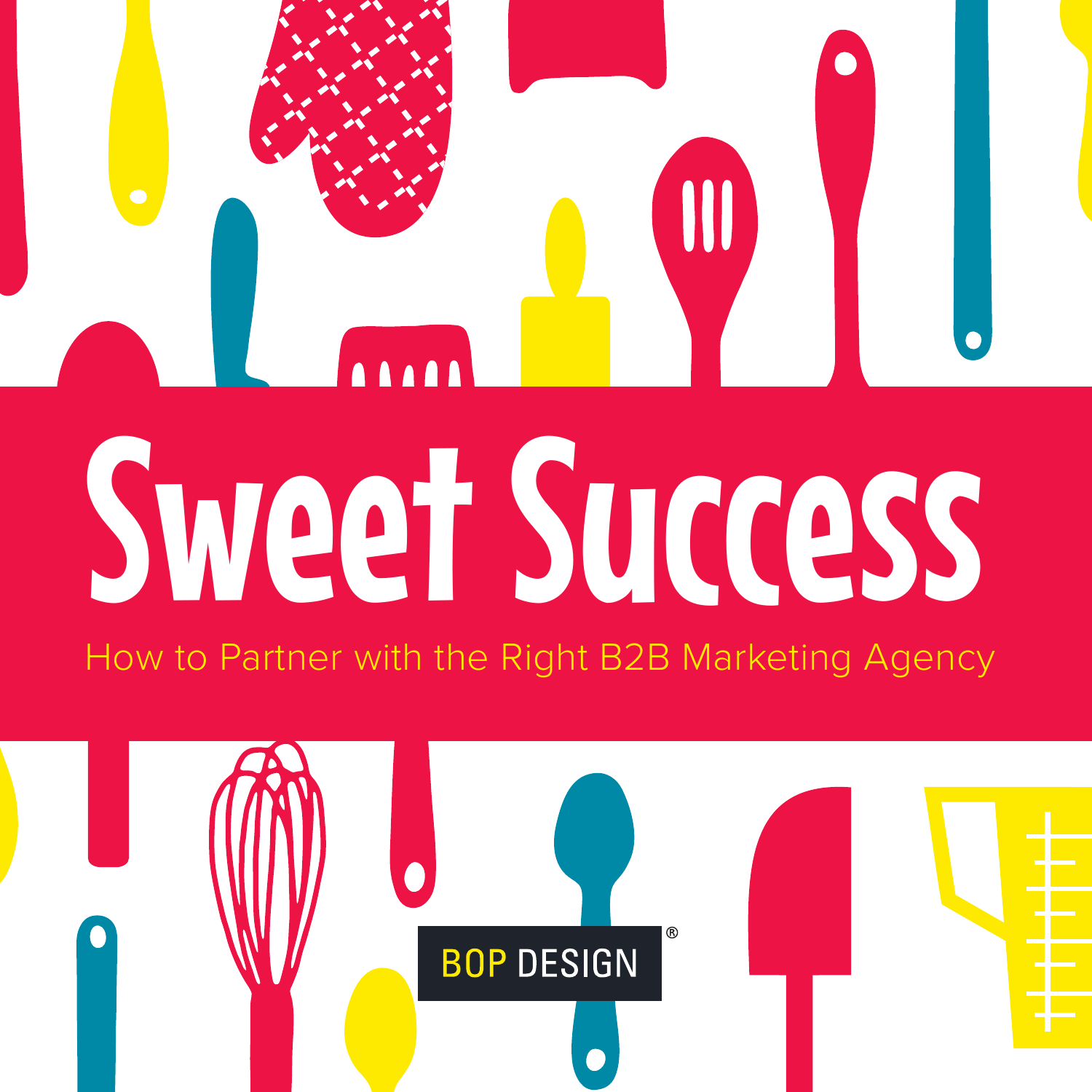Finding and partnering with the right B2B marketing agency is not an exact science. Rather, there are recipes you can follow to identify the best match of ingredients, styles, and designs to bring the right amount of lift and flavor to your marketing strategy.

Whether you are considering hiring a marketing agency or are in the process of evaluating agencies, our Sweet Success Recipe Book will show you when bringing an outside agency into the mix yields the best results and how to make sure that agency brings the right blend of ingredients, styles, and flavors to the table to achieve your business objectives.



- All Ingredients Are Alike: Aren't They?
- What makes B2B marketing different
- Why Hire a Professional Baker?
- How to Choose the Right Baker
- 26 Health Warning!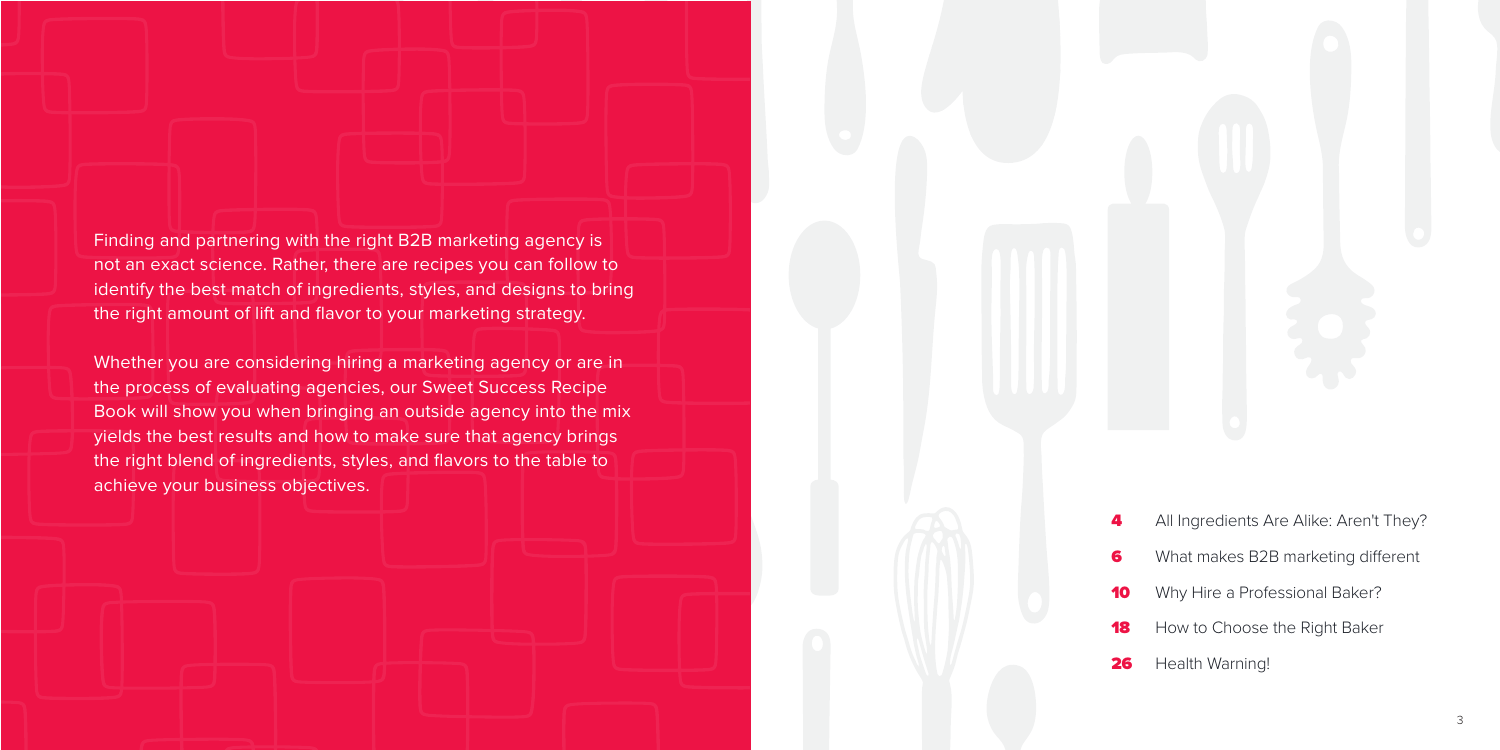## There is Only One Way to Bake a Cake, Right?

Think of it in terms of cakes. If you are looking for a one-of-a-kind, grand wedding cake, do you enlist the help of the local donut shop owner or do you find a custom cake bakery? The donut shop owner does a wonderful job of putting out a vast array of delicious donuts, but the experienced bakery knows how to craft custom cakes that are consistent with a wedding's theme (or brand) and create a special experience for the wedding guests.

You don't want to put the digital face of your brand in the hands of just an one. You want to work with someone who understands your type of business and brings a certain level of expertise to the table.



# All Ingredients Are Alike: Aren't They?

Experienced bakers know that the same ingredients used to make delicious home-baked chocolate cupcakes for a child's birthday party aren't the same as those used to make a decadent flourless cake at a high-end restaurant. The differences come down to who is creating the end product and who is consuming these baked goods.

The same holds true for B2B vs. B2C marketing. We've heard marketers claim that B2C and B2B marketing are the same. It's all about crafting a human connection and appealing to the end user's tastebuds. While we do agree with this general recipe for good marketing, there are many other things that differentiate B2B from B2C and impact strategic planning for marketing professionals.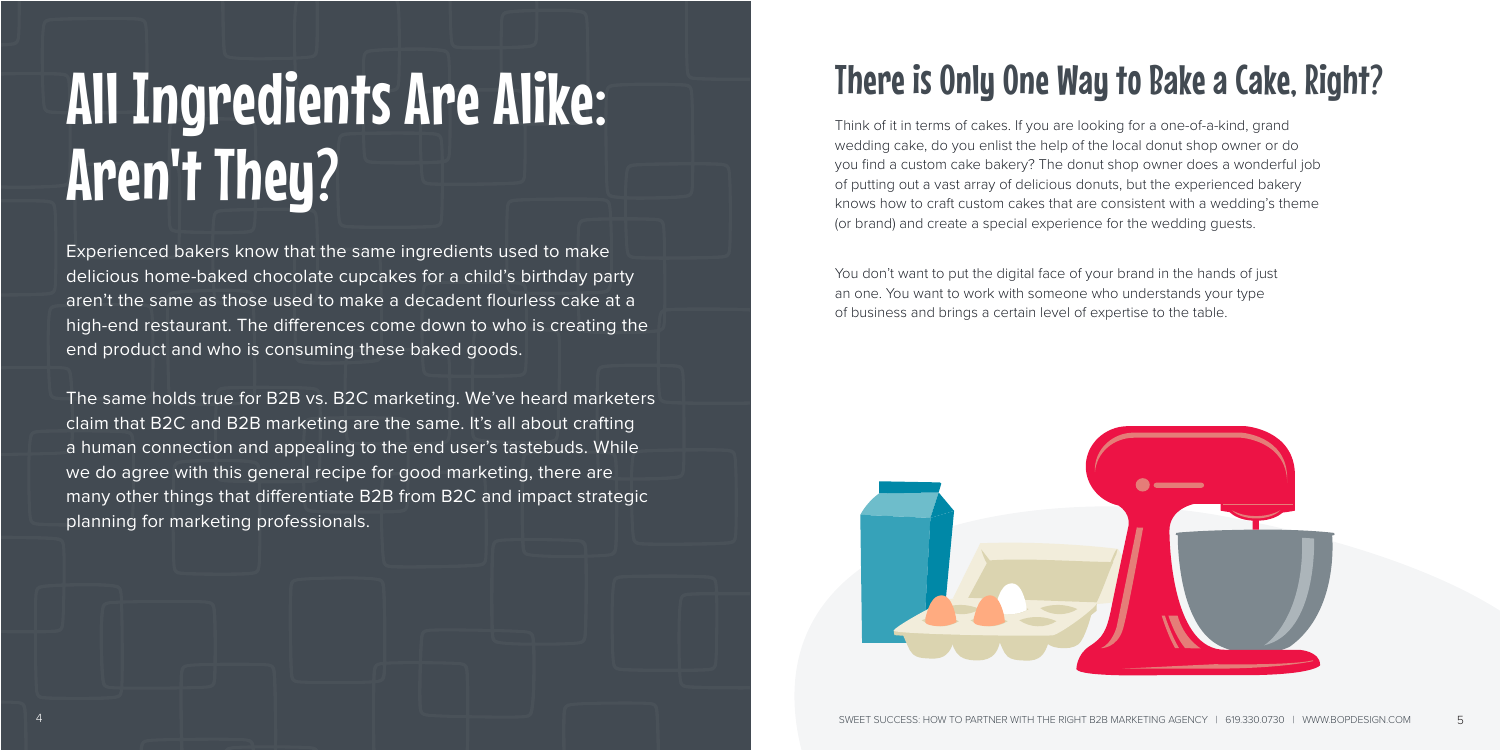# What makes B2B Marketing Different:

When baking for a group, you need to be aware of all the different taste testers at the party with different palates. Will children be eating the baked goods? Does someone have a gluten allergy? Does the host of the party have a particular flavor, like chocolate, that they really love?

While a batch of brownies can be fairly straightforward to churn out, a multilayered cake with various flavors, fillings and icings will often take time, input, and customization to get just right. For this reason, baking a multi-layer cake is more complex and time-consuming than putting out a batch of uniform brownies.

For B2B companies, there may be one decision maker, but the decision to purchase a product or service often affects several different departments and different levels of management. For this reason, the buyer persona for a B2B marketing campaign needs to include various profiles and use cases. Understanding the various use cases and preferences is critical for the marketing company to ensure they properly position the product and provide resources for all users.

- The product or service is complex or has a lot of moving parts
- It's not a decision made lightly or quickly
- It requires extensive research and comparisons
- The decision relies heavily on proof (case studies/results) or testing

## The Deal Takes Longer to Bake

Similarly, for many B2B companies, the sales cycle is often 6 weeks to a year based on the complexity of the project or service delivery. Due to a longer sales cycle and influencing factors, it's crucial that the B2B marketing strategy identify and address all stages of the buying cycle.

- Often, buy-in from multiple decision makers is required to move forward
- Budget or attaining budget can be a factor, for example, the prospect may need to wait a few months before moving forward to acquire budget approval

#### **THIS LONGER SALES CYCLE IS INFLUENCED BY A VARIETY OF INGREDIENTS**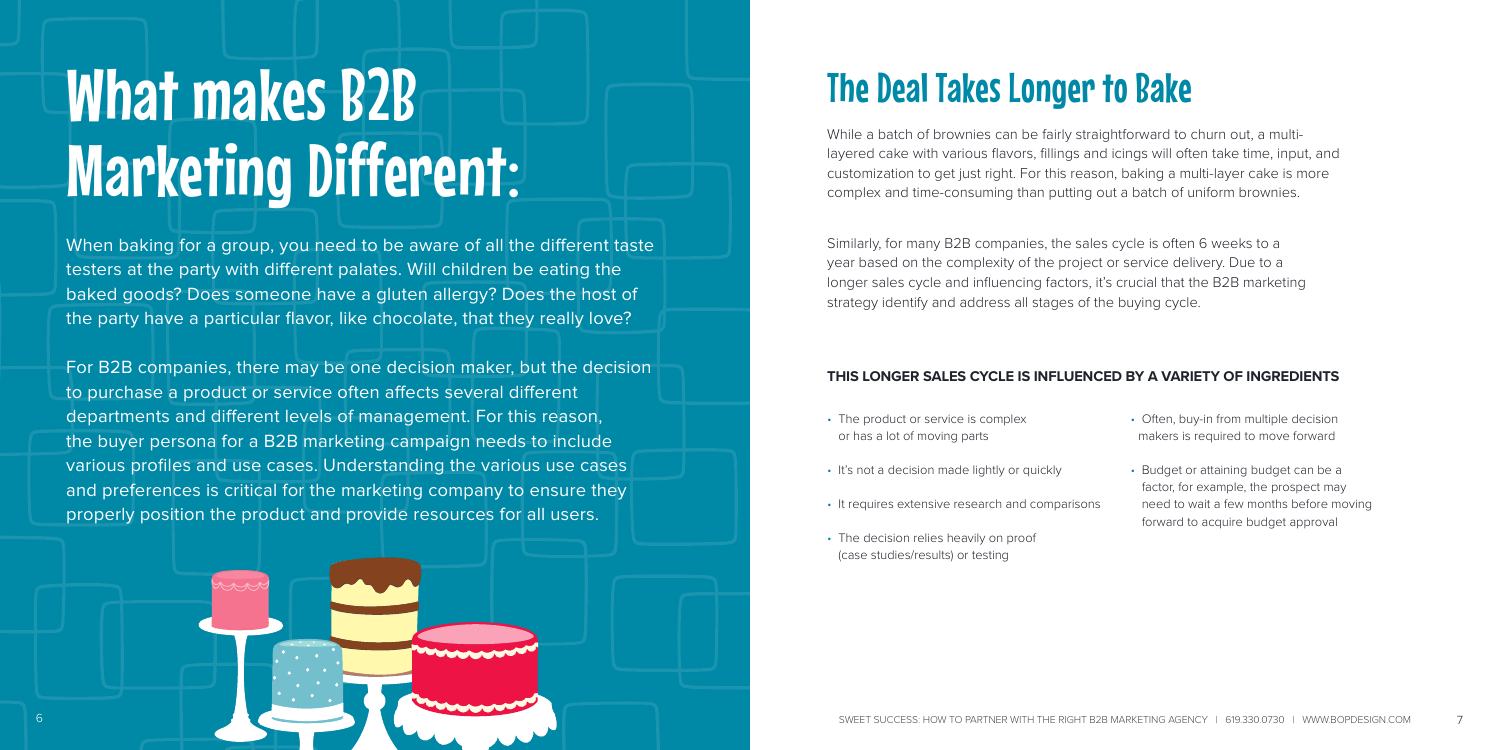

## The Finished Product or Service Is Complex and Expensive

When it comes to baking complex or custom creations, they take time, skill, and often a good deal of financial investment. Why? Because customized or personalized baked goods often use high-end ingredients, involve skilled bakers, and take time to put together so they fit together beautifully.

When baking for a special event like a 20th wedding anniversary, a 60th birthday, or a retirement party, you put more thought into the cake or desserts. Since the cake on a special occasion can make or break the memory, you want it done well. It's not a muffin grabbed on a whim while ordering coffee and forgotten two minutes after being consumed. It's something that the end users will be discussing and reminiscing about for a while.

In our experience, B2B products and services tend to be more expensive and require a larger investment. Yes, B2C products can be expensive (right now a KitchenAid® Pro Line Candy Apply Red Stand Mixer retails for \$599.99), but in comparison, B2B products and services are in a whole different range of prices (varying from \$5,000 for a product to \$100,000 for a yearly service subscription to tens of millions of dollars for manufacturing or service contracts). Due to the required investment (of money, time, resources, personnel), B2B branding and marketing efforts must continually build and uphold value.

## The Experience Is Longer and More Meaningful

B2B products and services are rarely transactional like the coffee shop muffin. This is due to the ramp up, onboarding, and implementation time involved. It's stickier to get out of a B2B product or service and often leads to a longer, more meaningful partnership.

What differentiates B2B from B2C is that the relationship for a B2B company and a client is often much longer term. It's not mere service-delivery, it's a partnership that is cultivated to last a long time. B2B marketers fail when they don't treat the client as a partner.

## There Is More on the Line

If you bake a cake for your family and it is a flop, no big deal. If you bake a cake for your niece's wedding and everyone gets sick, it's a big deal. Everyone blames you for ruining the event.

The same is true for a decision you make about a B2B product or service. If you fail to choose the right product or service, it can affect how your peers view you, how your boss views you and not only your performance, but the organization's performance as a whole. There is more on the line when it comes to making decisions for B2B companies. B2B marketers understand that there is a lot on the line for prospects and clients, and as business partners, they strive to make their clients successful.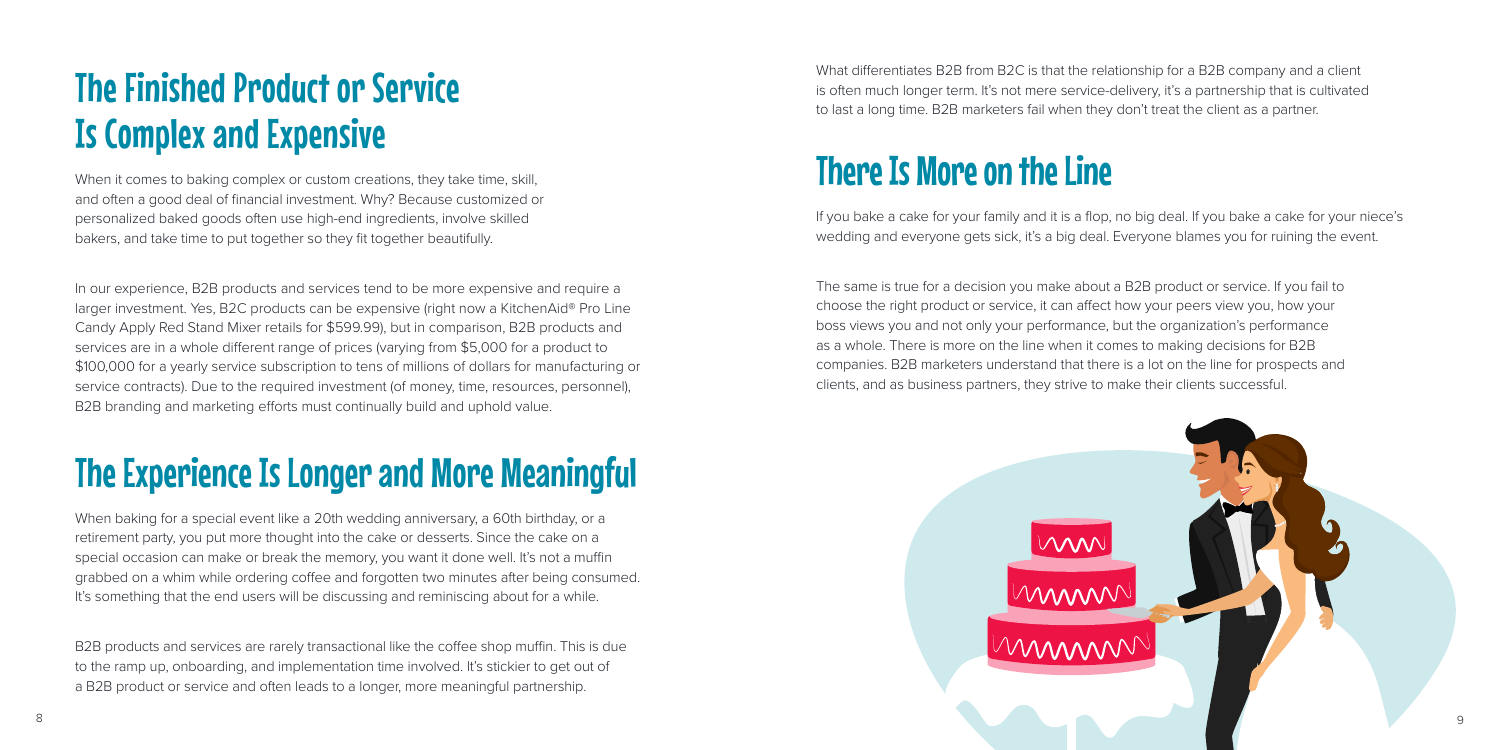Why hire a professional baker to do the job when you can easily teach yourself how to create a delicious masterpiece? Often, you are hiring them for their skill, experience, and knowledge. If you hire the right baker, they can partner with you in your kitchen and make you more successful at a variety of different things.

You may already have a few internal marketing people at your organization, so why bother bringing in more marketing people? There are a lot of reasons to work with an outside marketing agency, but here are few major ones.

# Why Hire a Professional Baker?

## Limited Internal Resources

The biggest reason companies look to hire an outside B2B marketing agency is not from lack of internal marketing acumen, but rather because of limited internal resources. The three biggest resource limitations many B2B companies face are personnel, time, and budget. For most of our clients, there are two to three internal marketing professionals who are highly experienced at managing and marketing their firm's brand. They look to us to help fill in the gaps where they just don't have the resources.

**TEAM OF SPECIALISTS:** When you work with expert bakers, you get less ruined cakes and pastries, have less trips to the store for more ingredients, no kitchen mess to clean up, and spend less time learning how to efficiently crack eggs while mixing batter. Likewise, you get the best results when you work with experts in the field. Partnering with a B2B agency provides access to experts in all facets of marketing: design, copywriting, digital outreach, inbound, direct mail, web development, conversion optimization, analysis and tracking, campaign creation, automation, print, advertising, nurturing, etc.

Think of it like this: If you own a bakery, you can't bake the cupcakes, take orders for more cupcakes, maintain your delivery truck, sweep the floors, grow the wheat, raise the chickens and harvest the eggs, run to the bank, and teach yourself every last baking technique all at once.

## Experts in Baking Success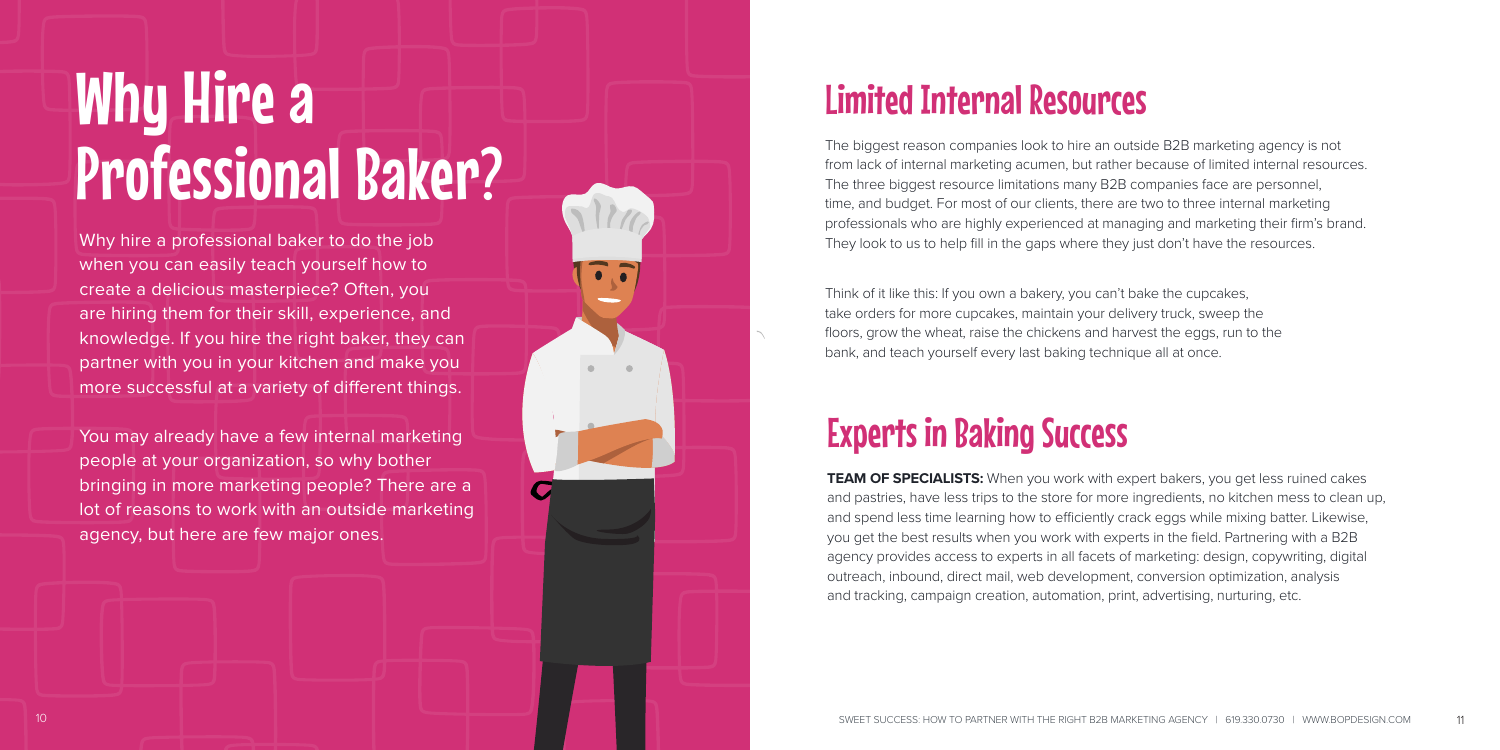

## Cost Savings

Haven't you seen the amateur baking shows? How many failed attempts to make a meringue does it take before you ask an expert to help you make one or just pay them to make it for you?

> **Project/Account Manager** to ensure the strategy is executed properly, all tasks are completed, and the campaigns are driving results. This person is the client's advocate to ensure everything is seamless and easy for the client, while also completing a lot of the tasks in the campaigns.

Wait, does that mean that hiring an outside agency means cost savings? Yes, it does, and we can break it down by the numbers. The minimum folks needed to run a successful B2B marketing strategy complete with blogging, downloadable guides, pay-per-click advertising, email marketing, website updates, and print advertising campaigns requires the following positions:



**Graphic Designer** to make sure all marketing materials are consistent with the brand, and source photos, videos, animations and manipulate them for each individual piece.



**UP ON CURRENT TRENDS:** Cupcakes are out and donuts are in! A company working with an agency can be certain the agency's employees are current on the latest marketing trends. As an internal marketing professional, you are likely aware of all the recent advances and news affecting your firm's industry. Likewise, an agency's employees stay current on the latest trends in marketing and are using them daily on client campaigns. They know what is working, what is overblown hype, and can discuss the latest techniques and tools with you.

**VENDOR RELATIONSHIPS:** An experience chef or baker knows where to get the best ingredients, who to hire that will deliver on their promise, and where to sell the baked goods to get the best results. On a similar note, a comprehensive marketing strategy utilizes various channels, tools, and tracking software to ensure that campaigns are working and producing results. Many of these channels, tools, and software require ongoing relationships and subscription services. By working with an agency, a B2B company reaps the benefits of these tools without having to make the additional investment or spending the time to manage them.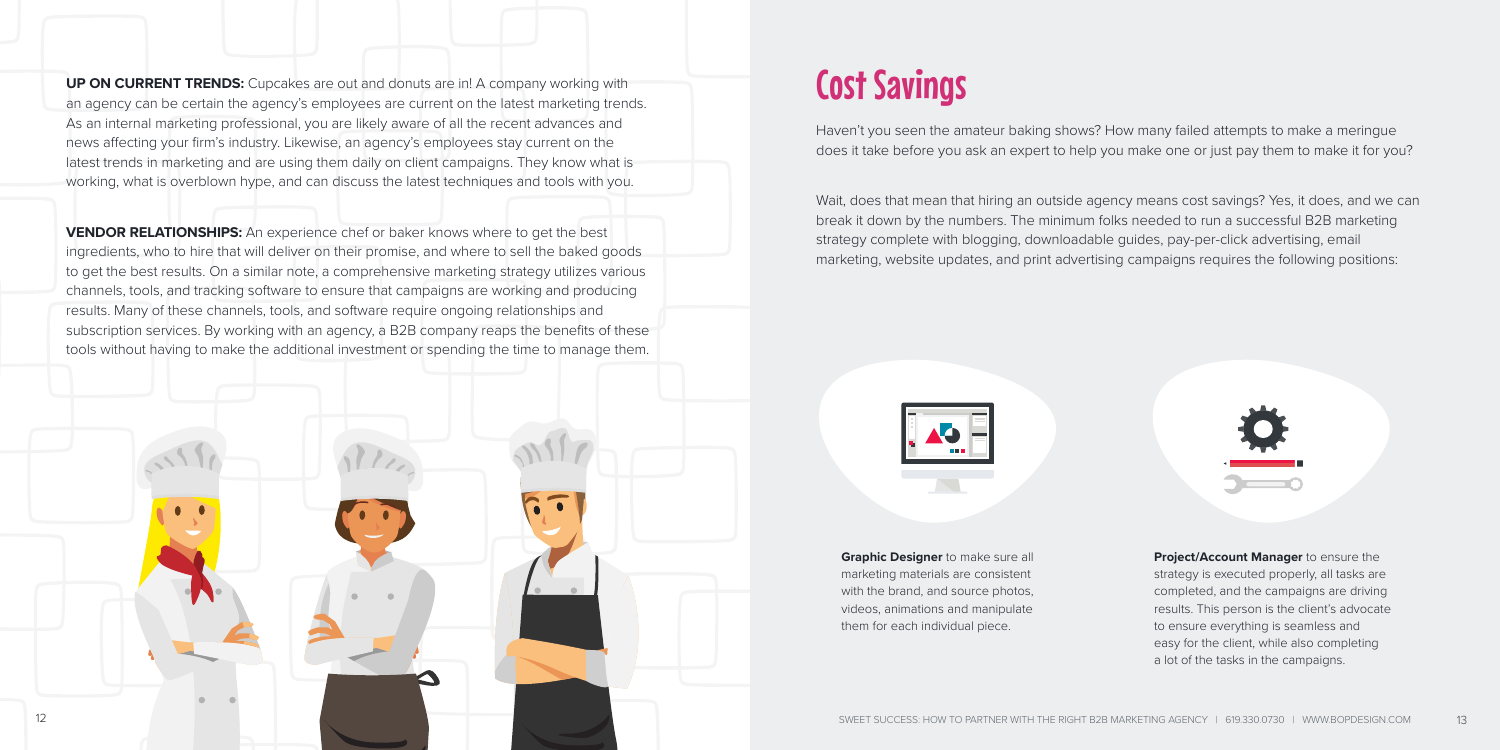

**Pay-per-click Specialist**– to manage all PPC campaigns (AdWords, Bing, and Retargeting) to ensure budgets are maximized and driving the right leads (not just traffic).



**Analytics Specialist** to evaluate the efficacy of all programs, ensure everything is tracking properly so campaigns can be evaluated on their ROI and lead generation capabilities.

**Technical Manager** to make sure all things work together seamlessly and ensure the user experience is great and search engines can easily access the website.



**Copywriter** to draft and edit all copy and content to ensure the value proposition is clear and the text speaks to the desired audience.

Now, these are the minimum of specialists required on a successful B2B marketing campaign. There are many other specialists that can be drawn in as needed: media buyers, SEO managers, content strategists, video specialists, conversion specialists, printers, mail houses, and more.

So, let's break down the numbers. We are giving the range, so you can get an idea of entry-level, mid-level vs. highly experienced, skilled employees.

#### **Graphic Designer**

**Web Developer** 

**Copywriter** 

**Pay-per-click Specialist** 

**Analytics Specialist** 

**Technical Manager** 

#### **Project/Account Manager**

| $$40,000 - 83,250$  |
|---------------------|
| $$62,500 - 110,000$ |
| $$55,000 - 105,250$ |
| $$52,000 - 94,750$  |
| $$49,000 - 104,250$ |
| $$62,000 - 126,000$ |
| $$53,500 - 98,000$  |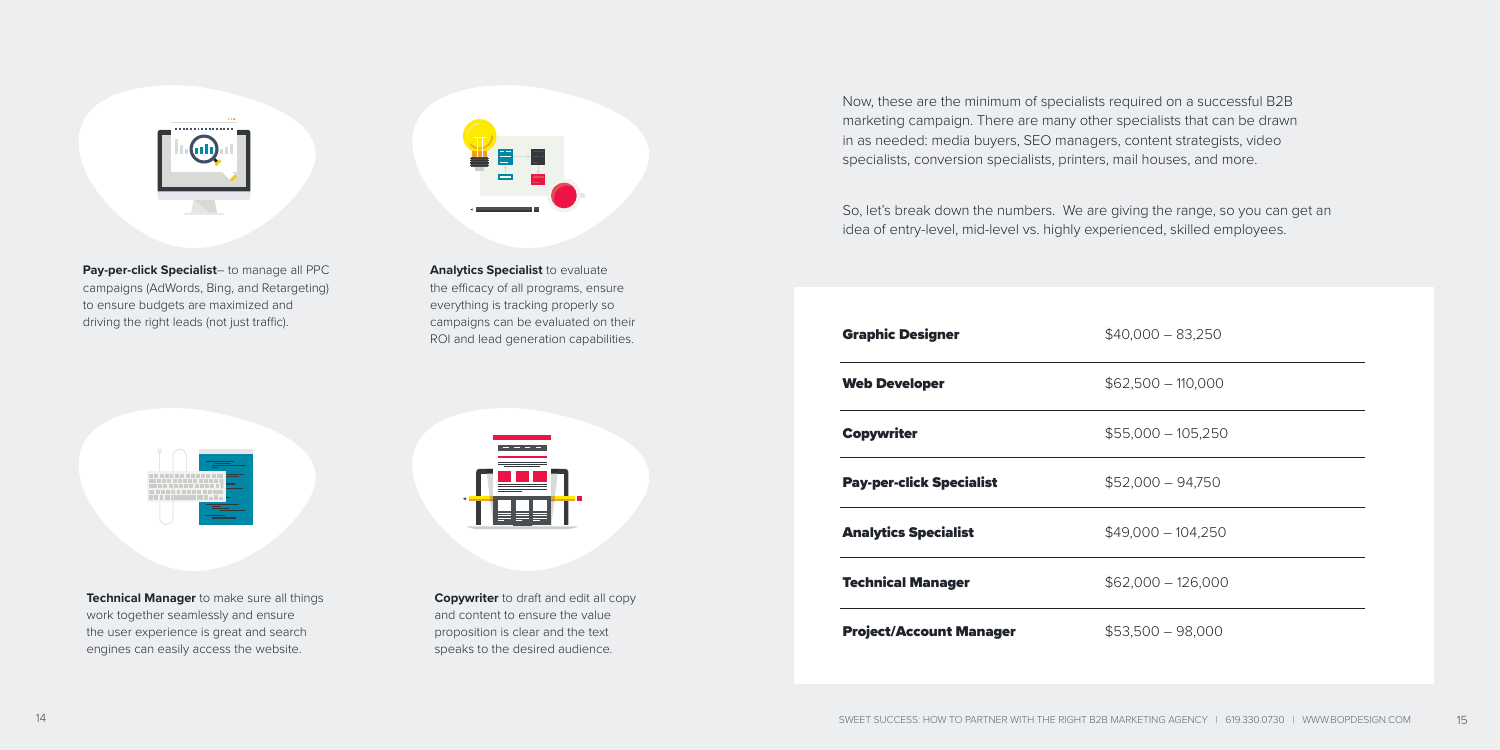

If a company hires all these positions at entry level to manage their B2B marketing plan, the minimum yearly spend would be \$374,000.

For a company looking to hire the best of the best to work on their campaigns, the yearly salary costs (not including money spent directly on advertising) would be \$721,500. And this doesn't factor in the cost of benefits!

## The End Results Are Delicious!

When you hire a skilled baker or work with an experienced chef, you expect the end result to be delicious. For that same reason, one of the main reasons for hiring a B2B marketing firm is to drive and track measurable client leads (all those scrumptious leads!). An outside marketing agency can build on the great work of an internal team and, without adding any additional overhead, drive additional leads or help to nurture existing leads. It's important to consider the revenue of a new lead. If a typical deal for a consulting firm is \$50,000 with a chance for recurring revenue from future projects, it makes sense to spend money to get more of those types of leads. Closing one lead can often pay for several months of fees for a B2B marketing agency.

| <b>Entry Level</b><br><b>Minimum Yearly Spend</b>              | \$374,000 |
|----------------------------------------------------------------|-----------|
| <b>Experienced Professional</b><br><b>Minimum Yearly Spend</b> | \$721,500 |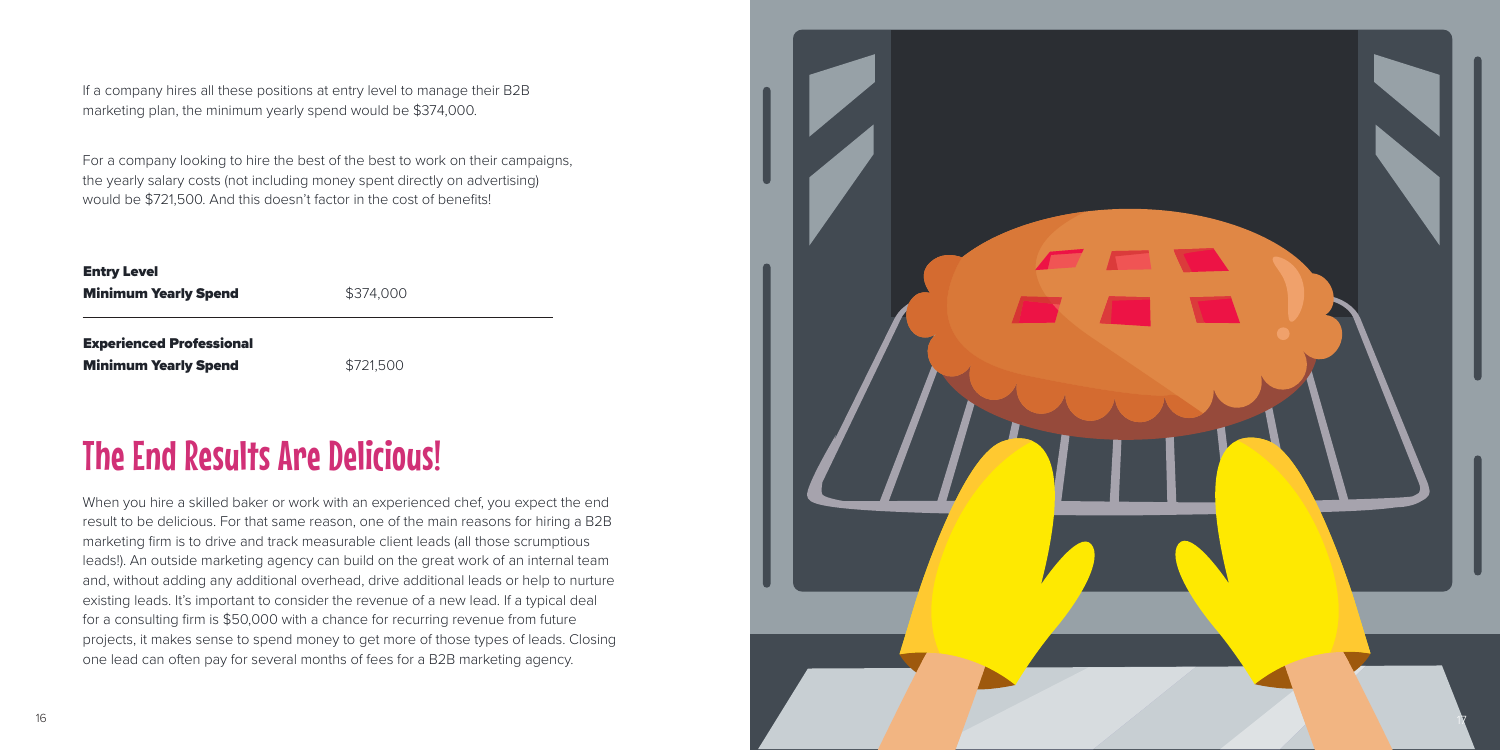## Are All Bakers Created Equal?

Are all pastry chefs, cake pop makers, wedding cake designers, mom & pop donut shop owners, and home cookie business owners all the same? Definitely not. They each have their own skill and specialty. When it comes to agencies, while an agency may not be "better" or "worse" than another agency, they are not all the same. Agencies range in size, approach, skill set, and service offerings. As such,



Picking the right baker to partner with for sweet success shouldn't be right it's imperative that you find the right B2B marketing agency for your firm. taken lightly or made hastily. You are trusting them with your vision and expect them to deliver a delectable end result. Similarly, the marketing agency you choose will be a trusted brand advocate and tasked with helping you to meet your strategic marketing objectives. At the end of the day, they will either make you look smart and help accomplish your goals or they won't.

# How to Choose the Right Baker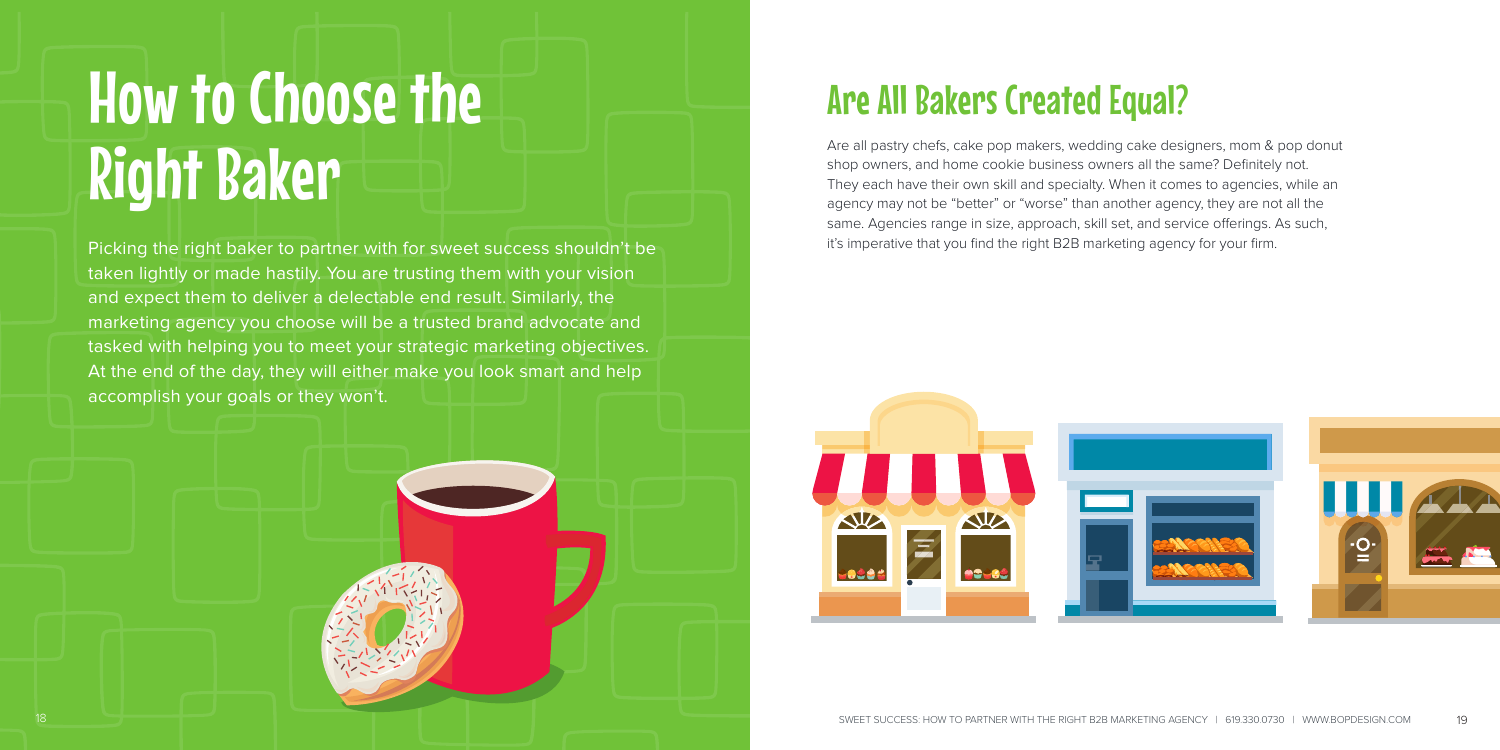#### **B2B OR B2C?**

This is the first question to ask. If they say they do both, they may not entirely understand what makes the B2B space different from consumer-focused brands.

#### **DIGITAL MARKETING?**

If your main B2B marketing goals include online lead generation, it's essential that the agency you work with is on top of all the latest digital marketing trends and knows which ones are most effective for B2B firms.

#### **WEB DESIGN?**

Many agencies say they provide B2B web design services, but in truth, they end up farming it out to someone outside their agency. This can make the process slow or future edits difficult to make on the website.

#### **PUBLIC RELATIONS?**

There are great PR firms out there that are dabbling in the digital marketing space, including social media and web design. However, while they are superior in creating buzz and garnering media attention, they may not be able to drive results as far as lead generation as this is not the core function of public relations.

#### **LEAD GENERATION?**

Don't automatically assume that an agency is focused on lead generation. Be sure that when you are discussing your plans with a potential B2B marketing agency, you are clear that lead generation is the main objective and ask how they plan to track and increase leads for your firm.

#### **INDUSTRY KNOWLEDGE? DO THEY KNOW YOUR INDUSTRY?**

Many agencies work within a handful of industry verticals as they have discovered these verticals are where they can provide the most value. If a B2B marketing agency hasn't worked with a client in your industry or in a similar industry, they may not be the right fit.

## What Is Their Best Bake?

Start by asking the potential baking partner what they do best. What are their best creations? The same should be asked of a marketing partner. Be wary of B2B marketing agencies that offer everything since they will be master of nothing. While you want to work with an agency that is a resource for you and can help with all your projects, you want to make sure they excel at the main things you need them to work on. Here are the main questions to ask:

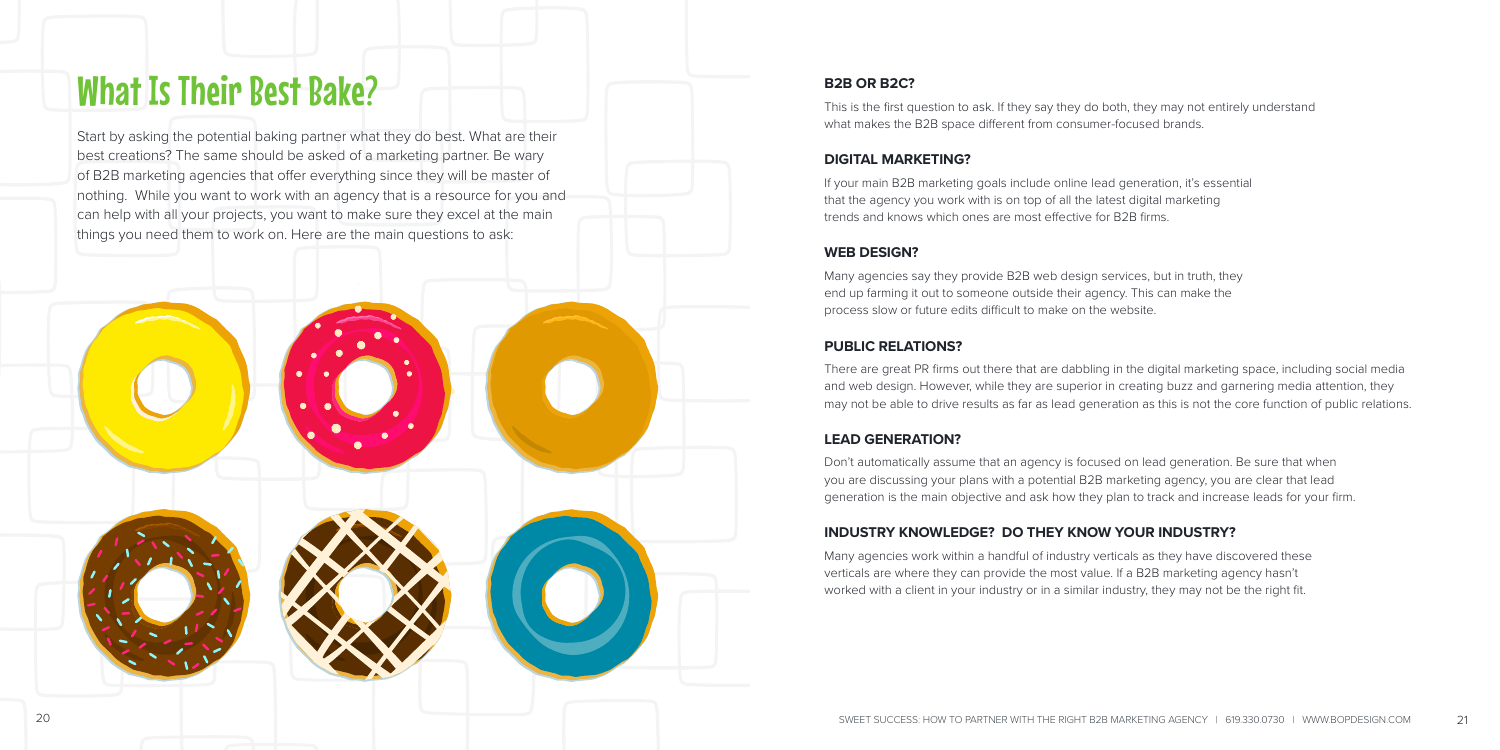## What Is Their Experience?

Did they just open up a cupcake shop or have they been serving up cupcakes for years with thousands of happy customers? Do they know the average donut purchaser or do they stick to cake-pop aficionados?

We've all been there when a salesperson has said yes to everything we've asked, only to find out after the sale that they can't deliver on half of the things we asked about. Rather than asking if they can do something, ask what they have already done.

**INDUSTRIES** – Doe they understand the taste buds and palate of your customers? As we've mentioned before, find out if they have any B2B marketing experience in your industry. Ask for examples of other clients that they have worked within your industry or a similar industry. They should have an organized portfolio ready to show you. If they haven't worked with your industry, ask what companies they have worked with that are similar and what results they have gotten for them.

### Potential queries might include:

**PROJECTS** – Has that potential partner baked something similar to what you are looking for? Have they worked on larger projects? Smaller projects? Long-term projects? National projects? Regional projects? You want to ensure they understand your objectives and can tailor the marketing services to meet your needs.

**PERSONNEL** – Is their baking staff ready to go? Who works for the agency? A lot of larger agencies will hire and lay off workers depending on their client load. While this is common, it's not always a best practice. Ideally, you want to work with a B2B agency that is flexible and adaptable but has an experienced, core group of designers, writers, project managers, developers, and technical specialists that will be managing the day to day work on your project.

**OUTSOURCING** – Do their bakers work offsite using different kitchens and inconsistent ingredients? We work in an age where borders and time zones aren't barriers, but merely factors. As such, it's not uncommon for agencies to outsource design, development, copywriting, technical editing or publishing. However, when it comes to your business and brand, consistency is essential. Ask what duties they specifically outsource and how they manage the process.

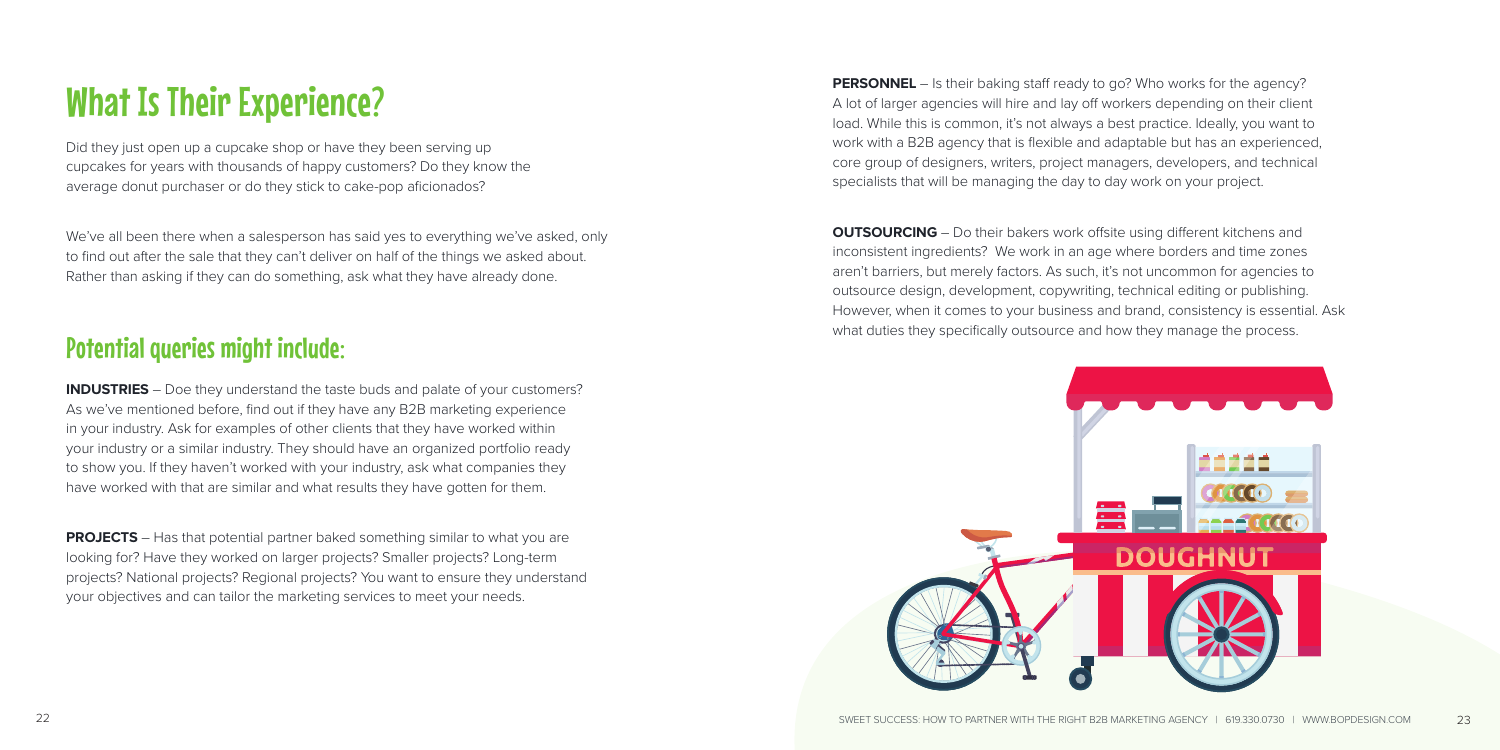## How Is Their Sales Process?

What it feels like to be a prospect tells a lot about what it feels like to be a client. If a potential baking partner doesn't ask about what styles and flavors you like up front, they probably won't deliver the right end product or service. If a B2B marketing agency has a smooth sales process that involves understanding your company and your goals, the partnership with that agency will likely be the same. However, if the sales process is bumpy and unpredictable with a lot of uncertainties, it doesn't leave much hope for their internal project management processes.

## Talk to Existing Clients

Are their end products delicious? Find out. In addition to looking at their work, talk to existing clients. Seasoned, professional B2B marketing agencies will have a host of clients you are able to contact. Much like you would ask a potential employee for references, you should be asking a potential agency for references as well.

## They Should Be Interviewing You as Well

In a true partnership, you both succeed. A successful baker is one that doesn't take every order or agree to work with every type of customer or partner. The best bakers have a specialty and they work on refining it to become best in class. As such, the right agency will be interviewing you to ensure your firm is the best fit as well. At Bop Design, we are careful during the lead qualification and proposal phase to be sure that the potential client is a good fit for our skill set. If we don't think our agency is the best fit, we let them know. At the end of the day, it's on us to ensure our projects are successful, so we only take on projects where we truly believe we can deliver.

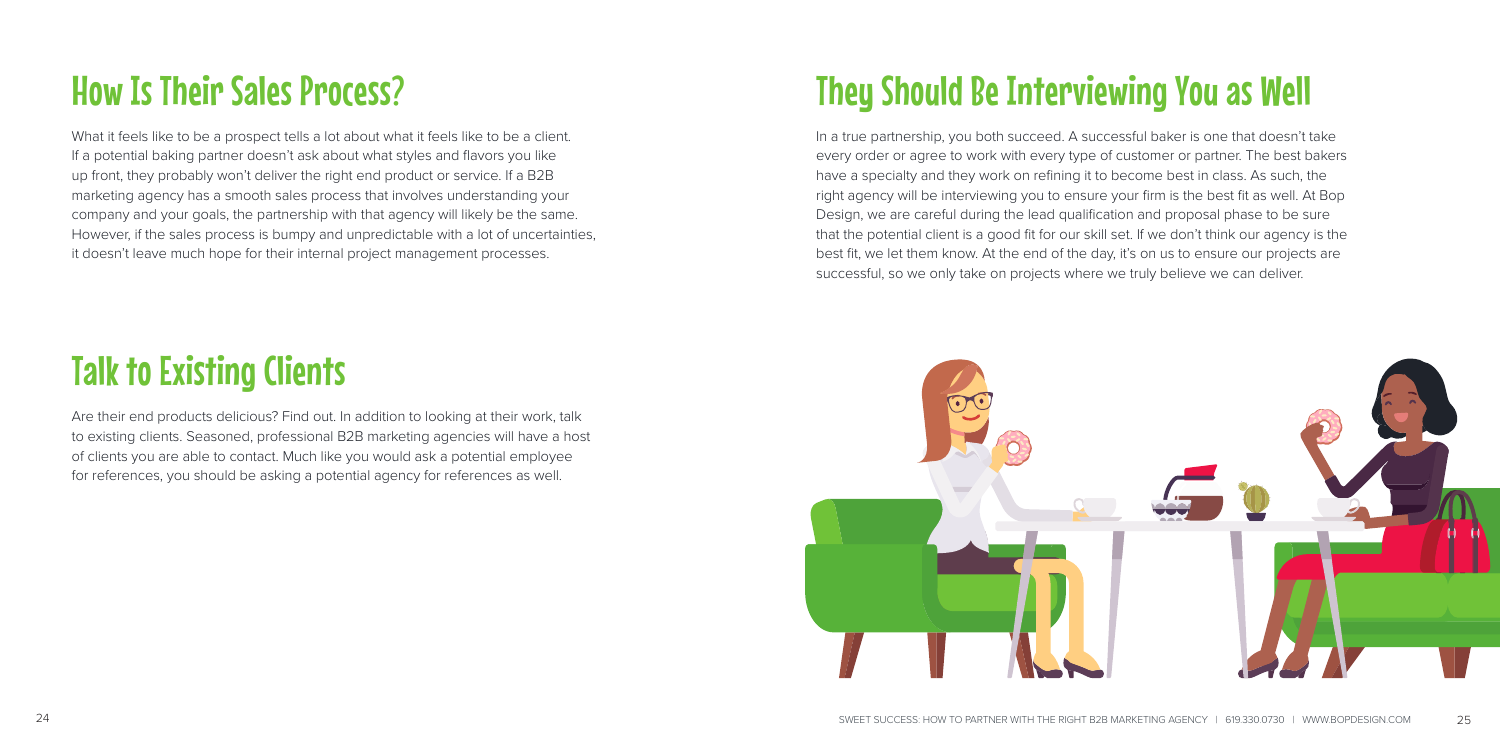## Red Flags to Watch Out For

**Quality baking takes time.** Agencies that promise to meet tight deadlines without reducing the scope should be avoided at all costs as they will produce under baked strategies.

**The best bakers are clear on what they are delivering as the final product.**  Vague proposals that don't detail what is included should be questioned.

**Are there too many cakes in the over?** Lack of follow-through in the sales process is a clear sign that the marketing partner may have too much on their plate already.

**When you want a great final product, you want an experience baker who knows what she is doing.** Vastly different proposals from seemingly similar agencies indicate something isn't right and you should proceed with caution.

**Do they eat their own baked goods?** It's important to find out if the potential partner practices what they preach. Are they going to be running a dynamic social media campaign for you but haven't touched their own Twitter in six months? Will they be creating a B2B web design for you from scratch but have a website that has several broken links and missing images? A bit of research can tell you a lot about whether the agency really knows their stuff – or is just all talk.

Don't get burned by the wrong mix of ingredients, skill, and marketing partner for sweet success!

## experience. Follow the recipes listed here to ensure you pick the right

# Health Warning!

This wouldn't be a helpful recipe book if it didn't include a few warnings or red flags to watch out for during the B2B marketing agency vetting process.